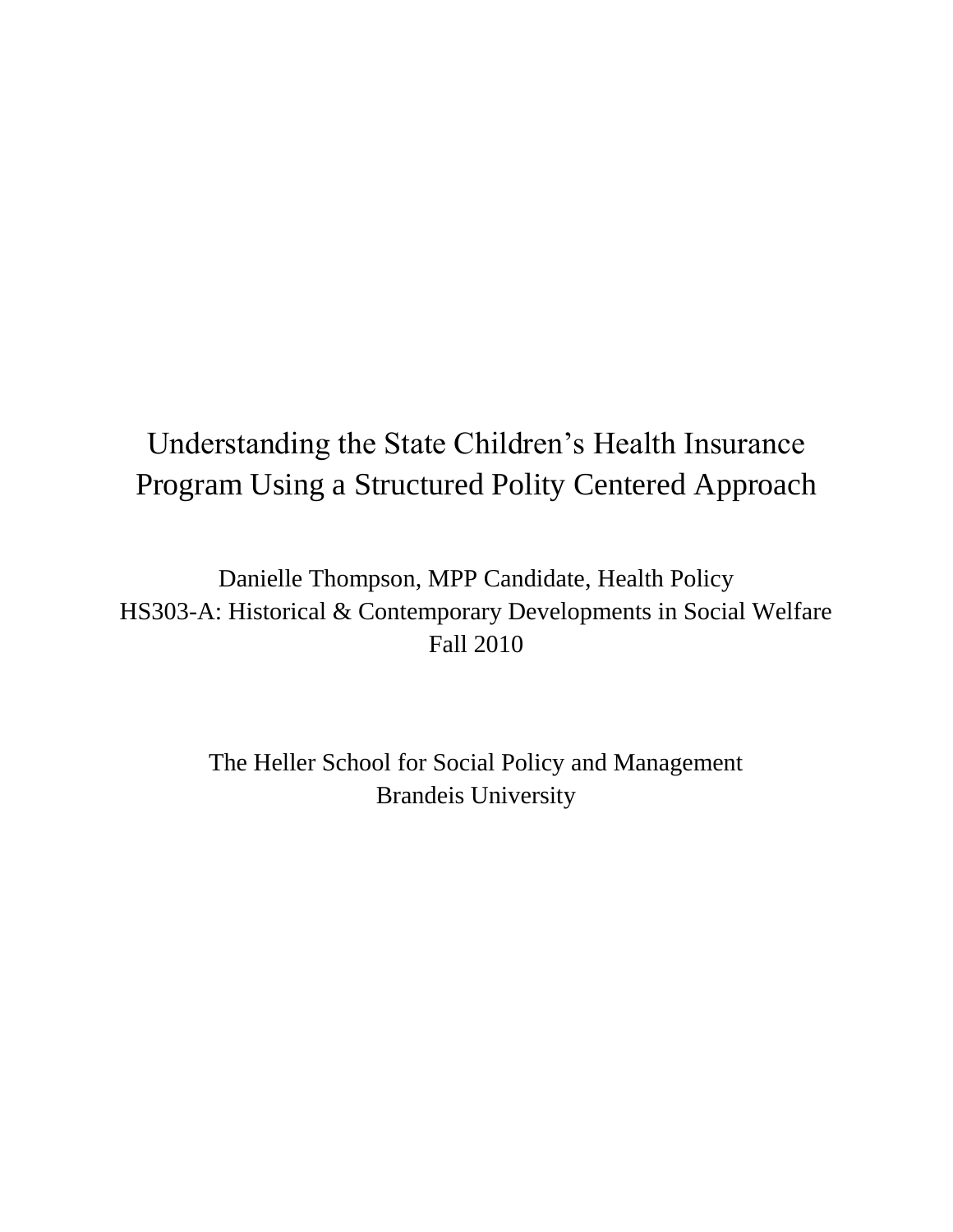## **Introduction**

A "structured polity centered approach" as defined by Theda Skocpol is useful for explaining the "origins and transformations of national systems of social provision" such as the State Children's Health Insurance Program (SCHIP) of 1997. SCHIP can be analyzed using Skocpol's approach by taking into consideration the process through which this legislation was conceived, crafted, and implemented with an emphasis on the roles that political parties and special interest groups played in this process and the historical developments that influenced what was possible in the political climate of the late 1990s.

SCHIP succeeded in the aftermath of President Clinton's failed National Health Security Act (NHSA) of 1993 because it was everything the Clinton plan was not. At the time, America was not ready for radical change in the health care delivery system, but the incremental change SCHIP represented ultimately had broad based support even though it was initially opposed by the majority party in Congress. SCHIP was a politically safe solution to covering low income children and incorporated elements of a public plan option, as well as block grants. This legislation built on the earlier success of Medicaid in 1964 and was immediately preceded by the Health Insurance Accountability and Affordability Act (HIPPA) of 1996 which opened the door for incremental approaches to expanding coverage. SCHIP enjoyed strong support from interest groups and policy makers across the political spectrum, paving the way for swift passage and implementation. The present paper argues that SCHIP is a useful model for understanding the polity-centered approach because it was made possible as much by the successes of past policies as it was by the lessons learned from past failures.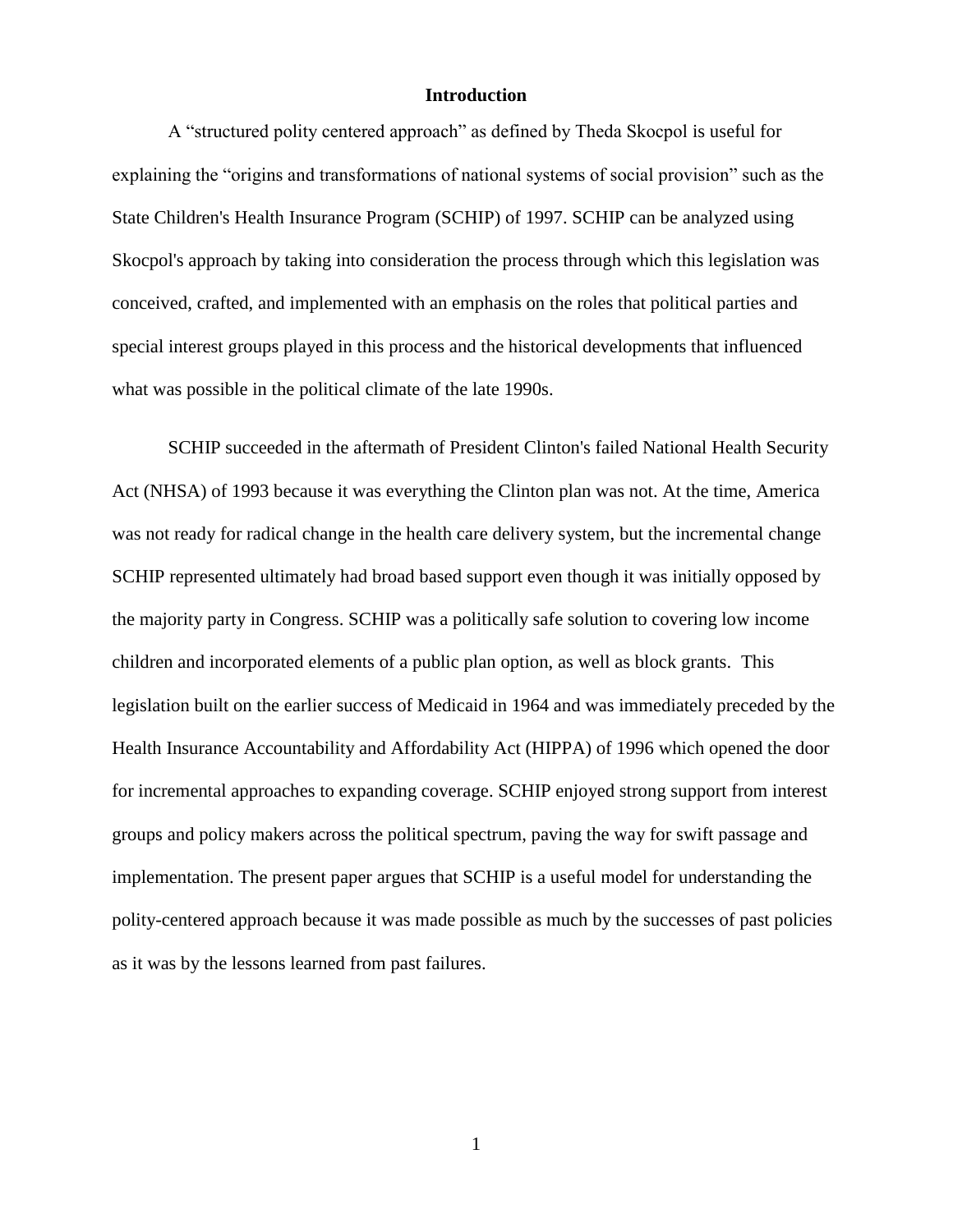Skocpol's polity-centered approach is based on four elements:

(1) the establishment and transformation of state and party organizations through which politicians pursue policy initiatives; (2) the effects of political institutions and procedures on the identities, goals, and capacities of social groups that become involved in the politics of social policymaking; (3) the 'fit'- or lack thereof- between the goals and capacities of various politically active groups, and the historically changing points of access and leverage allowed by a nation's political institutions; and (4) the ways in which previously established social policies affect subsequent policies. $1$ 

The present paper examines SCHIP at two points in its development: 1) the initial passage of the legislation in 1997 and 2) the attempted reauthorization that President George W. Bush vetoed in 2007 and President Barack Obama finally signed in 2009. The first and fourth elements of the polity centered approach are most applicable to SCHIP because this legislation was possible largely due to the cooperative balance of power among parties in Congress and between the executive and legislative branches of government, as well as the way previous policies laid a foundation for SCHIP's conception and passage. Because all four elements of Skocpol's model are inter-related, the second and third elements are occasionally interwoven throughout this paper as well.

#### **Initial Passage of SCHIP in 1997**

#### *Building on Past Successes*

Consistent with the fourth element of the polity centered approach, SCHIP was preceded by a number of other successful legislative initiatives that offered incremental approaches to expanding health care coverage. Originally cosponsored by Senators Edward M. Kennedy (D-MA) and Nancy Kassebaum (R-KS), HIPPA enables workers to keep their health insurance in the event of job loss due to resignation, being locked out of coverage, or being forced to wait for coverage due to pre-existing medical conditions. HIPPA also includes provisions on medical confidentiality and prohibits insurance from being cancelled because of illness.<sup>2</sup> Signed into law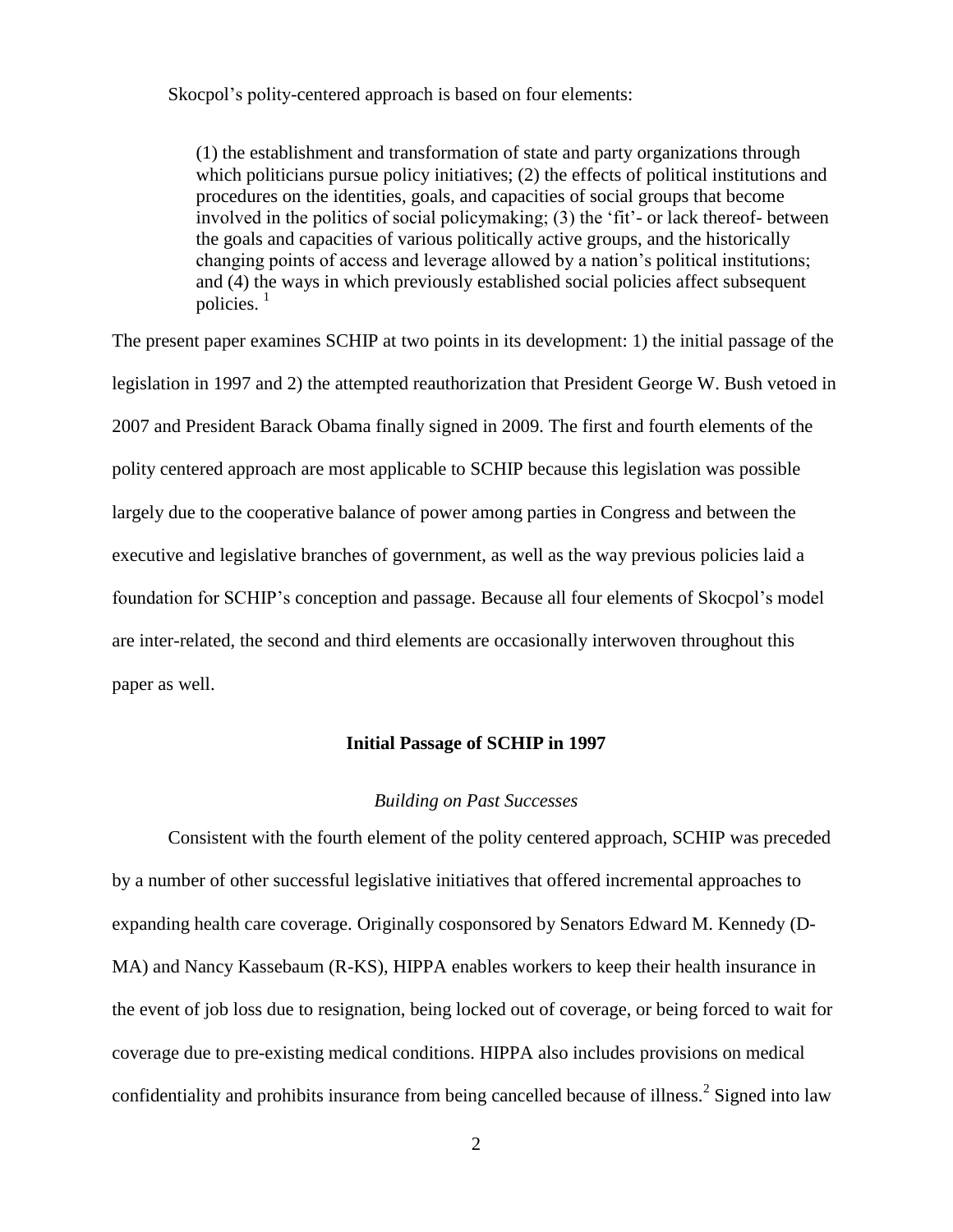by President Bill Clinton on August 21, 1996, this legislation set a precedent for protecting the health insurance of a targeted population that had not lost coverage through any fault of its own. President Clinton and Senate Democratic Minority Leader Tom Daschle (D-SD) made references to HIPPA in the 1997 State of the Union Address<sup>3</sup> and at a press conference<sup>4</sup> respectively, suggesting that SCHIP could make its way through Congress too.

SCHIP also built on the success of Medicaid which provides government-funded health insurance to the poor and indigent, another targeted population. Signed into law by President Lyndon Johnson in 1964, Medicaid is a means-tested program that is administered by the states. Each state sets different eligibility levels for enrollment and the federal government provides matching funds at different percentages based on a state's income per capita.<sup>5</sup> SCHIP (now known as CHIP) seeks to pick up coverage where Medicaid drops off, offering health insurance for children whose parents do not qualify for Medicaid, but cannot afford private insurance. Like Medicaid, CHIP is jointly financed by the state and federal governments and is administered by the states. Without Medicaid as a starting point for providing health insurance to the poor, SCHIP would never have come to fruition.

# *Lessons From the Past*

Consistent with the fourth element of the polity centered approach, President Clinton learned from his missteps during debate of the NHSA, ensuring that the same errors were not repeated during consideration of SCHIP. The NHSA was the most substantive attempt to expand access to health insurance in America since Johnson passed Medicaid and Medicare. Under the NHSA, all Americans would have received a health insurance security card that guaranteed comprehensive preventative and catastrophic coverage. Every citizen would have received the same benefits as employees of Fortune 500 companies regardless of family medical history or ability to pay. In addition, Medicare would have covered the cost of prescription drugs for the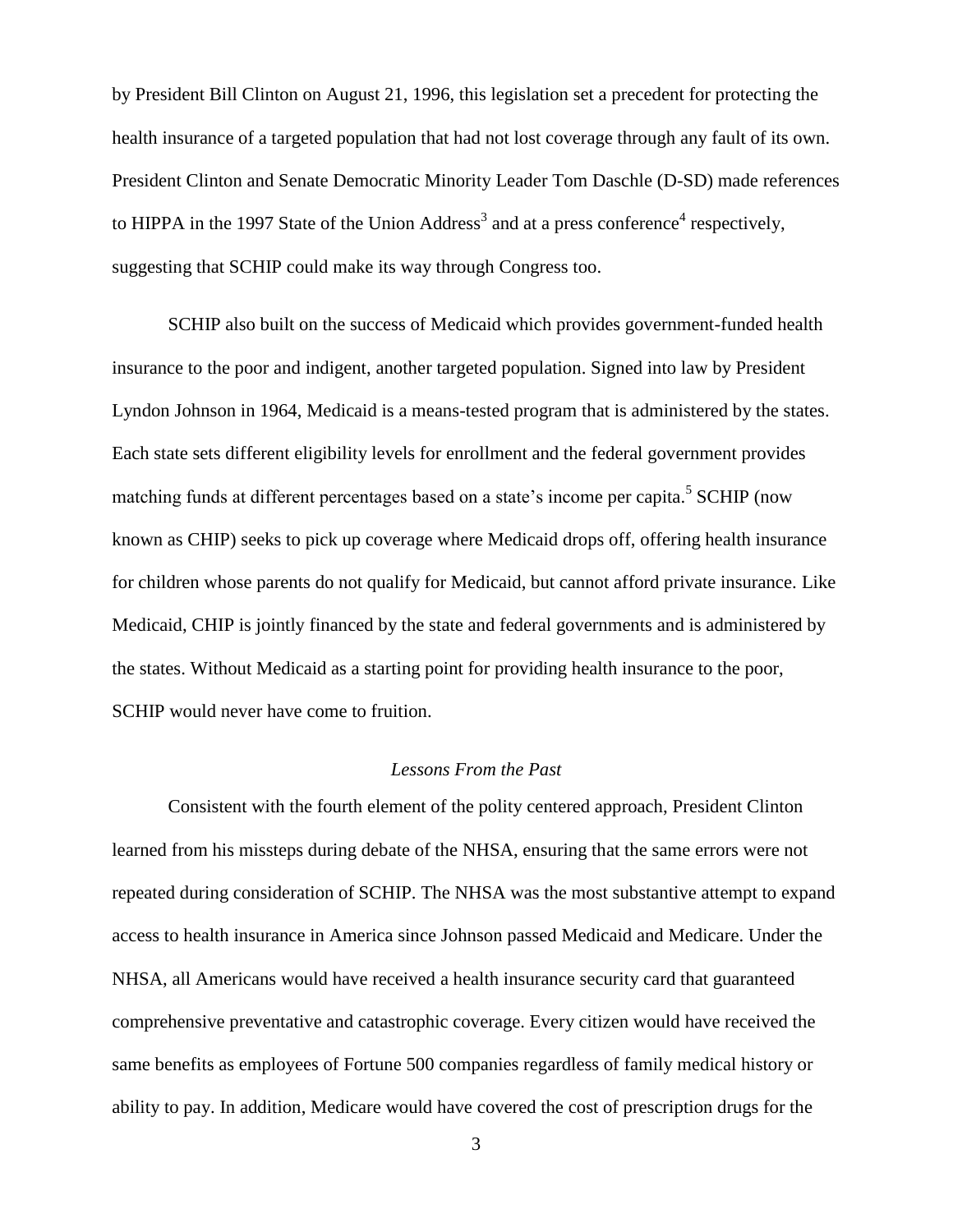first time, expanding the scope of Johnson's achievements into the late twentieth century.<sup>6</sup> When the NHSA failed to pass Congress in 1994, Senate Finance Committee chairman Daniel Patrick Moynihan (D-NY) tried to convince First Lady Hillary Rodham Clinton $^1$  to put health care on hold, but she would not hear of it. Hillary and the president believed that "the government would never get control of the federal budget deficit unless health care costs went down."<sup>7</sup> SCHIP offered a way for the Clintons to make some strides in health policy even if the change was incremental and targeted to a subset of the population. The third element of the polity centered approach is relevant here because SCHIP was a "good fit" with the goals of the White House.

SCHIP differed from the NHSA in four important ways which contributed to its passage. First, the NHSA was drafted by Hillary's Health Care Task Force before it ever reached Congress, whereas with SCHIP the Clintons expressed support for children's health legislation, but allowed Congress to write it. In the case of the NHSA, this lack of collaboration between the executive and legislative branches of government connects to the first element of the polity centered approach because it shifted the balance of power so that the White House was giving Congress a directive and Congress was required to interpret legislation that was not its own. As a result, over twenty different proposals were introduced across eleven committees. Each committee drafted its own version of the president's plan, making it difficult for any one bill to be approved.<sup>8</sup> In contrast, President Clinton never sent SCHIP-related legislation to Congress. On February 6, 1997, Clinton presented a children's health proposal to Congress as part of his FY 1998 federal budget proposal, but he let the House and Senate negotiate the details. Clinton's initiative had three parts including 1) federal payments to states of \$750 million annually to assist families with coverage for children on a voluntary basis; 2) short-term assistance to unemployed families; and 3) an initiative to identify and enroll Medicaid-eligible children.<sup>9</sup> Only

 $\overline{\phantom{a}}$ 

 $1$  To eliminate confusion, First Lady Hillary Clinton will be referred to as "Hillary" in this paper and President Bill Clinton will be referred to as "Clinton."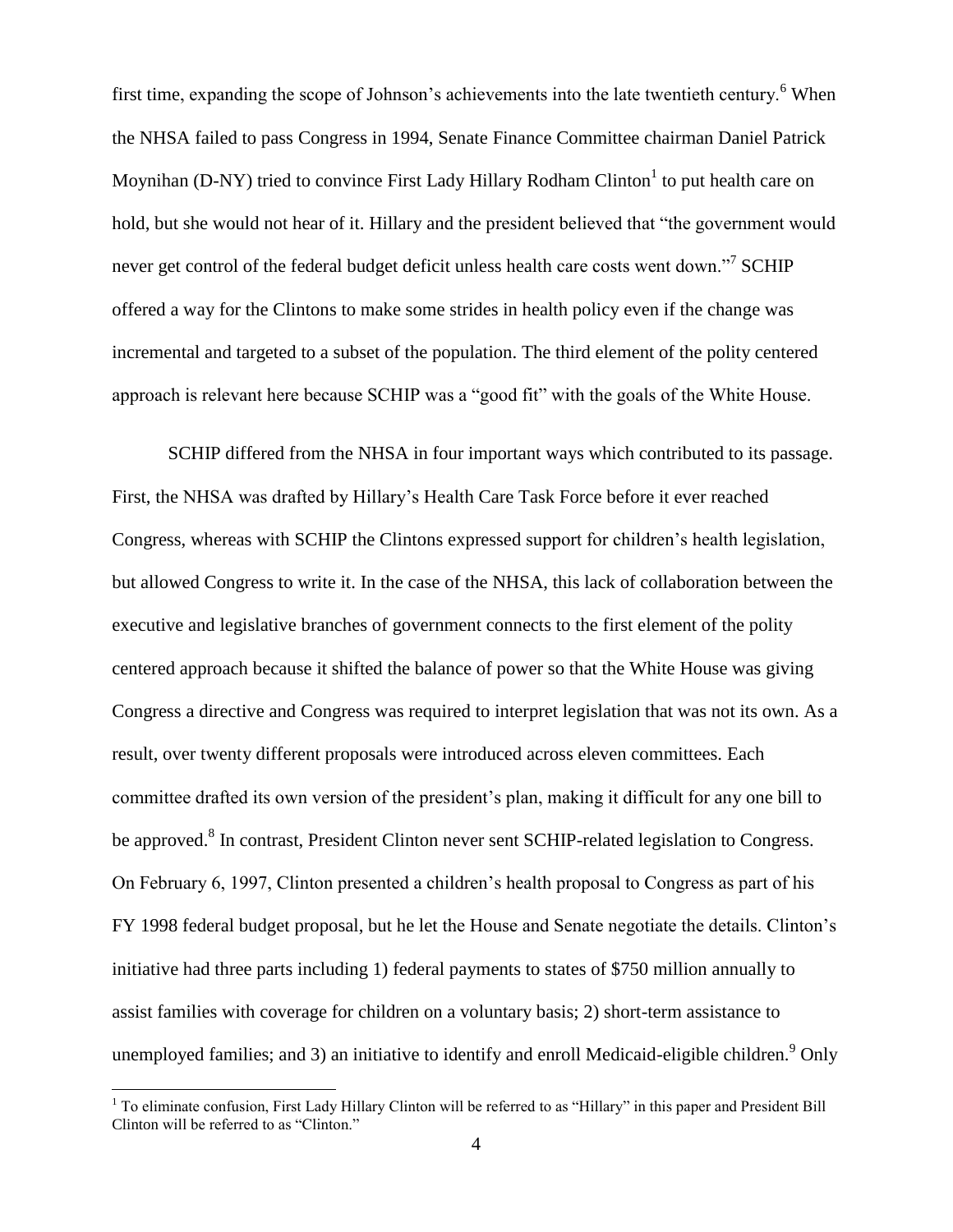seven versions of the SCHIP bill were debated and they were not significantly different from each other.<sup>10</sup> By handing Congress the reins, Clinton eventually galloped down his desired path: a health-related bill that had broad-based support.

Second, the NHSA was broad in scope and sought to provide for the health care needs of all Americans,"<sup>11</sup> while SCHIP was incremental and sought to address the specific problem of uninsurance for low income children which had appeal across the ideological spectrum. Since children are viewed as innocent and not responsible for their economic fate, they are considered deserving of government protection, similar to how disabled veterans are viewed with political empathy. Congressional Republicans and Democrats disagreed on the appropriate policy response for this problem, but there was bipartisan consensus that all children should have health insurance.<sup>12</sup> By taking an incremental approach to expanding health coverage, Democrats hoped to pave the way for covering all Americans, not just children.

Third, SCHIP leveraged the power of federalism more effectively than the NHSA. The latter oversaw the distribution of health coverage through a National Health Board and was primarily administered at the federal level.<sup>13</sup> In contrast, Republicans demanded state discretion over state eligibility for SCHIP and the quality of health insurance that was to be provided. Therefore, states were given considerable flexibility in program design and implementation,  $14$ making it easier for SCHIP to gain grassroots support. This ties in with the first element of the polity centered approach since federalism is by definition the distribution of power between the federal and state governments which is part of the "organization of state and party organizations."

Fourth, the NHSA was an independent initiative that came from the White House, whereas Clinton and congressional Democrats tactfully incorporated SCHIP into a much larger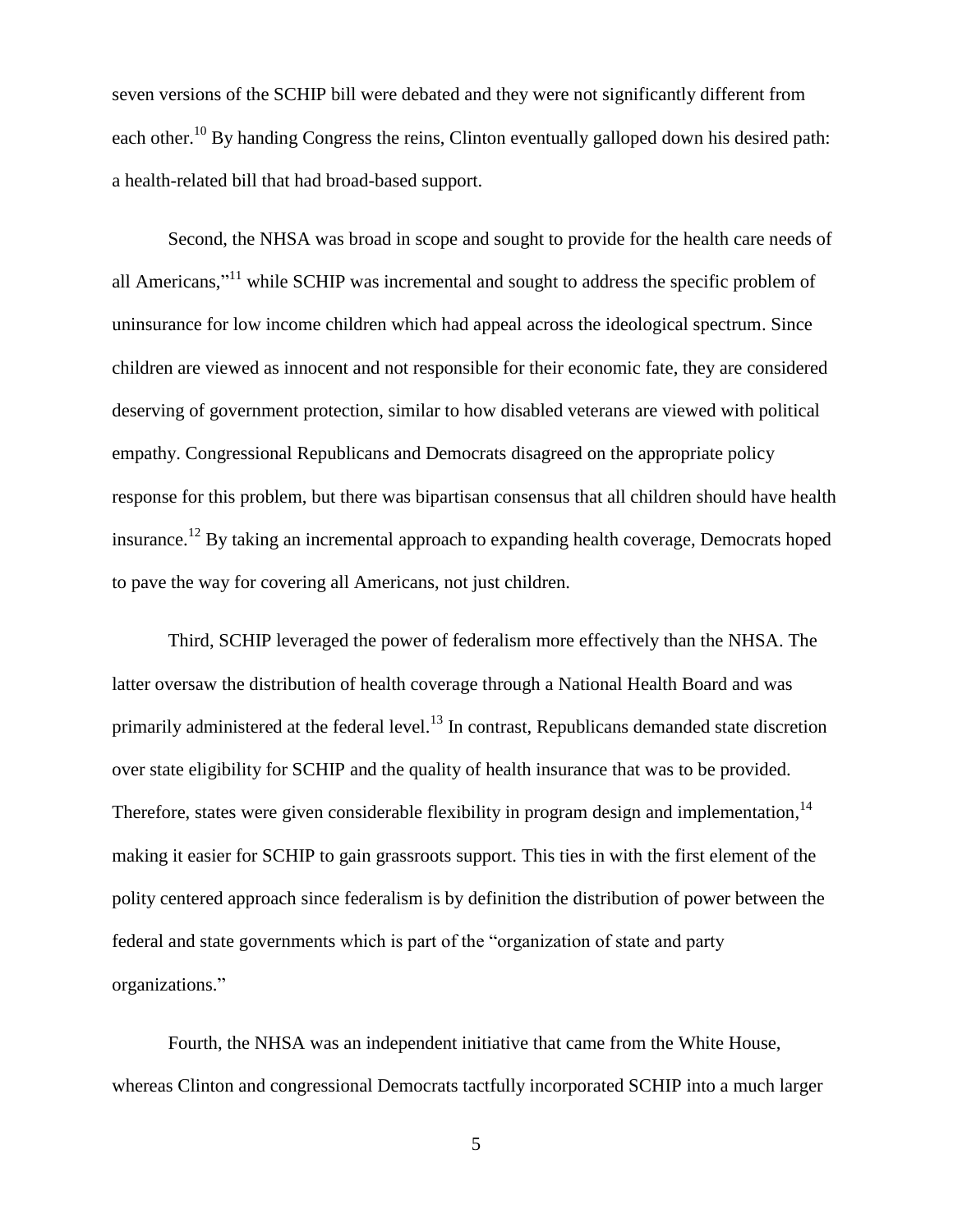piece of bi-partisan legislation- the Balanced Budget Act (BBA) of 1997 which was also the materialization of a key campaign promise on Clinton's part to balance the federal budget. Bipartisanship cannot be emphasized enough as being central to SCHIP's success. After the congressional elections in November 1996, Clinton lost his Democratic majorities in the House and Senate, making bipartisanship even more essential than before. In Clinton's 1997 State of the Union Address, he made a plea for cooperation across the aisle, saying that "the people of this nation asked us to be partners, not partisans."<sup>15</sup> He also noted that "10 million children still lack health insurance and 80 percent of them have working parents who paid taxes."<sup>16</sup> The president promised that the BBA would extend health coverage for up to 5 million of those children.<sup>17</sup> Clinton insisted on including health insurance for some low-income children as his price for the BBA that granted Republicans their priorities of tax and spending cuts as well as a balanced budget. The final SCHIP bill addressed Republican concerns about government spending by being completely funded through projected spending cuts in Medicare and Medicaid as well as cuts in discretionary programs; therefore, a tax increase was not needed to pay for the legislation. To acquiesce the majority party, Democrats agreed to a block grant program through which states would have discretion in how to use SCHIP funds. Furthermore, Republicans insisted that SCHIP not become a new entitlement.<sup>18</sup> The BBA was important to both Democrats and Republicans, so by including SCHIP in that legislation, Clinton encouraged collaboration and successful passage of the two initiatives. This bipartisanship or balance of power between parties relates to the first element in Skocpol's model.

# *A Democratic Priority Across Different Branches of Government*

Health reform was also a priority for congressional Democrats, who like the president, saw children as a politically palatable group to cover using public resources. At a press conference on January 9, 1997, Senator Daschle said that "expanding health care to children will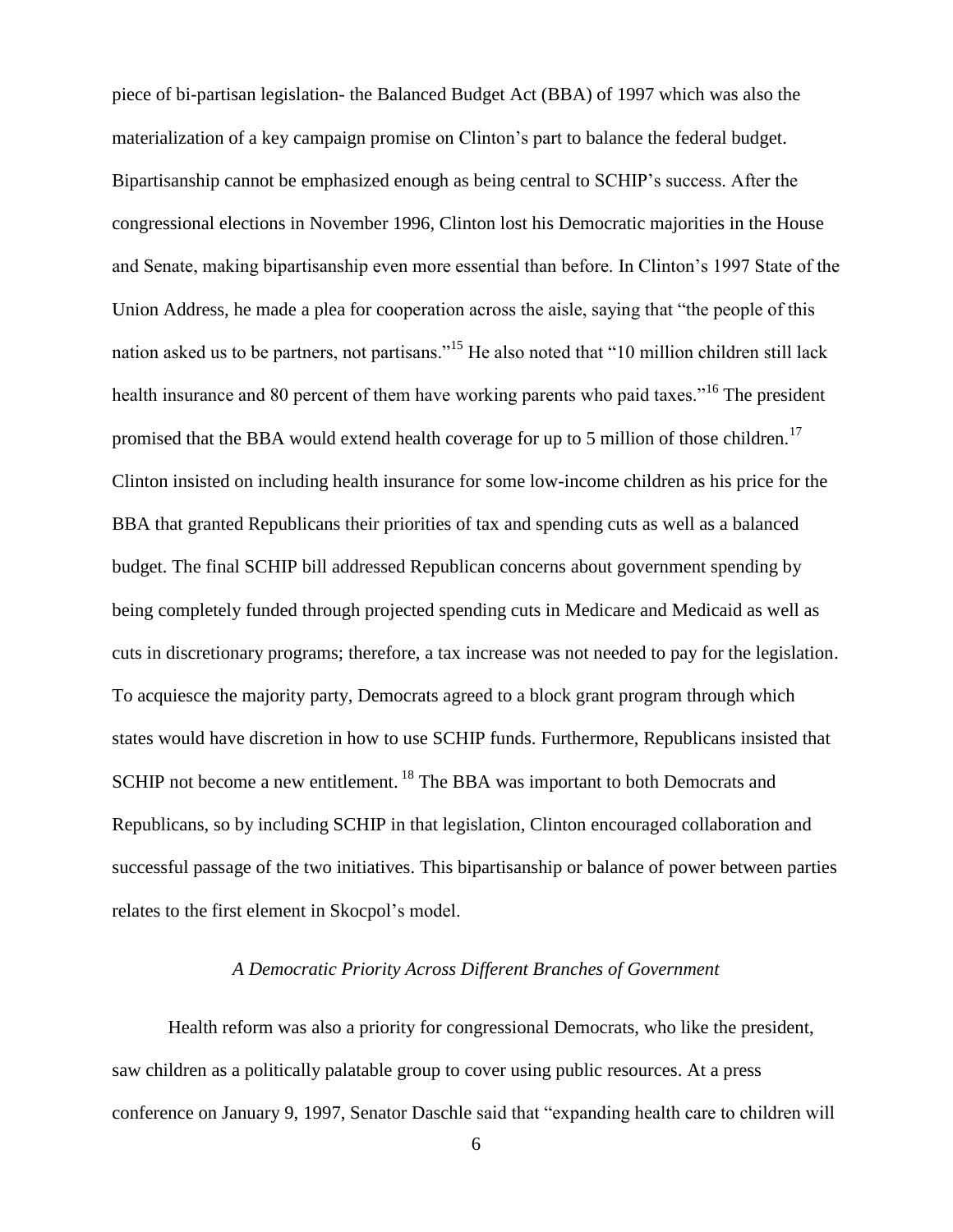be our [the Democrats']  $^{19}$  number-one health priority this year." <sup>20</sup> Daschle's bill, The Children's Health Coverage Act (S. 13) used an income-adjusted, state-administered, refundable tax credit approach to subsidize premiums for private health plans, including those sponsored by employers.<sup>21</sup> When asked if Clinton intended to push this initiative, Daschle replied "Yes, the president has been very supportive and the White House is working with us." $^{22}$  As the first element of Skocpol's model suggests, in these early stages of policy formation, alignment between the goals of the executive and legislative branches was key to SCHIP's success.

# *The SCHIP Debate in Congress: A Bipartisan Goal with Partisan Policy Alternatives*

Daschle's bill was the least ambitious of the SCHIP-related bills that followed. Most of these bills were discussed simultaneously and varied in their level of federal involvement, their sources of funding, and treatment of federalism. Yet, they all shared a sincere effort to accomplish the bipartisan goal of expanding health coverage for children in a bipartisan fashion. Only the Child Health Insurance and Lower Deficit Act (S. 525/S.526), otherwise known as the "Child Bill," will be discussed here because it was the most controversial SCHIP bill to be considered and is most useful for explaining the polity centered approach. Consistent with the first element of Skocpol's model, this bill offers fertile ground to show why a bipartisan piece of legislation might lose support as a result of party alliances. The Child Bill also provides insight into the hurdles that SCHIP went through before it became law. These hurdles made SCHIP stronger and enabled its final passage.

The Child Bill which eventually took the form of the "Kennedy-Hatch Amendment" was cosponsored by Edward M. Kennedy (D-MA) and Senator Orrin Hatch (R-UT) and introduced at a hearing of the Senate Labor and Human Resources Committee on April 18, 1997. As Kennedy, the committee's Ranking Member explained, the Child Bill "provides grants to the states to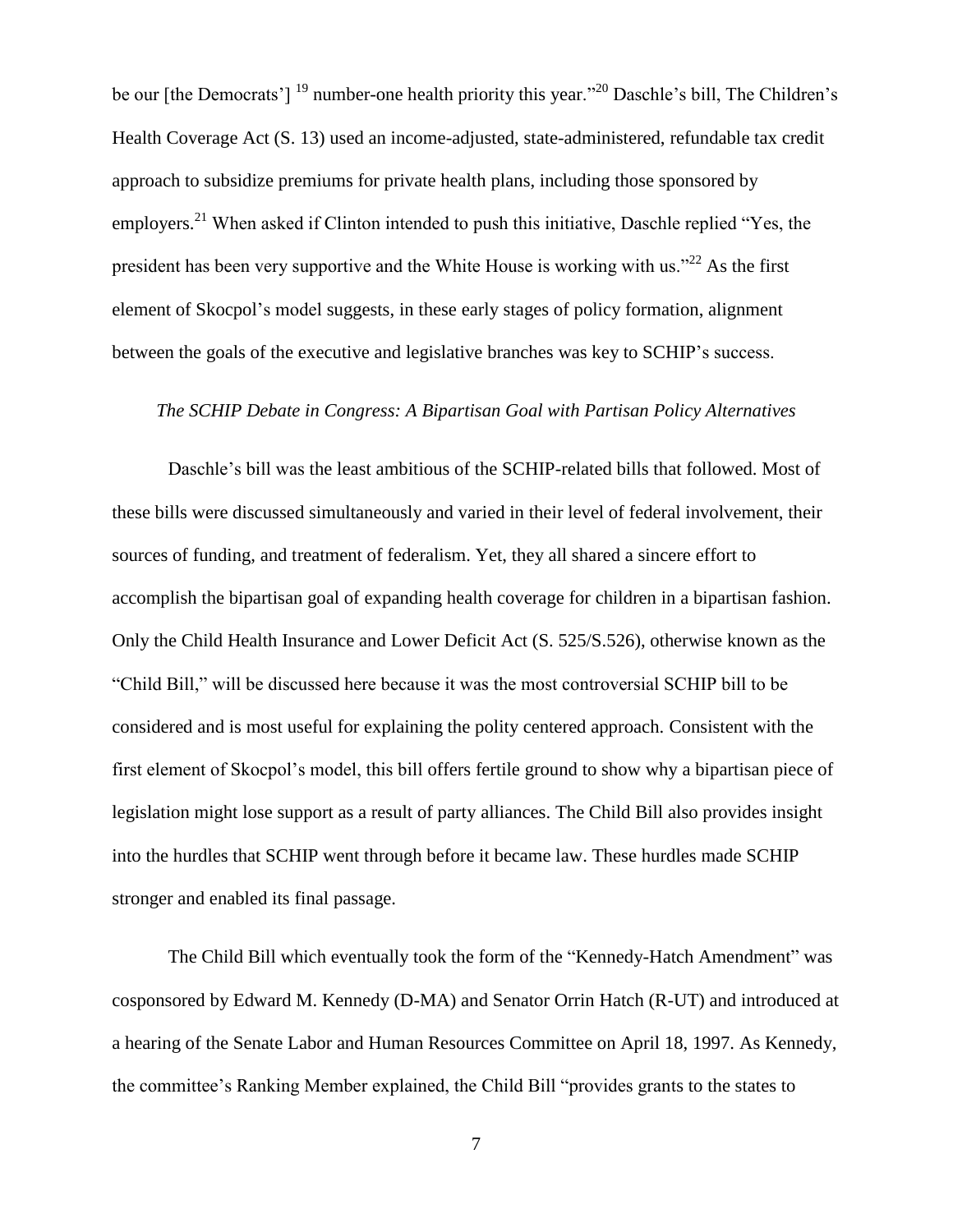contract private insurers to provide coverage for uninsured children, subsidies to be available to families [in the form of vouchers and direct service contracts with community health centers] who cannot purchase this coverage on their own."<sup>23</sup> The Child Bill included mandatory federal spending as well as required contributions by participating states and was to be financed by an increase in the cigarette tax of 43 cents per pack.<sup>24</sup> Kennedy called on the cigarette industry to support this legislation citing an industry spokesperson as admitting in *The Washington Post* that "even a 50 cent per pack increase in the price of cigarettes would barely make a dent in the industry. $25$  The House version of the Child Bill (H.R. 1363/HR. 1364), co-sponsored by Representatives Nancy Johnson (R-CT) and Okada Matsui (D-HI) was identical to the Senate version except that it allowed states to use Medicaid or the Federal Employee Health Benefit Plan as the basis for benefits packages. $^{26}$ 

The Child Bill was bipartisan in that it expanded social programs in a fiscally responsible way without expanding the welfare state. The legislation addressed Republican concerns about "big government" in that it was not was not an entitlement, it had a limited reauthorization of five years, and allowed states considerable latitude in establishing their own programs. As Hatch put it, "there's no government takeover, it's fully financed. It's private insurance. It's totally voluntary. There's a minimal federal role to collect and disperse the funds and a simple allocation formula."<sup>27</sup> The bill also had a deficit reduction component of \$10 billion for a total of \$30 billion until reauthorization. Senator Hatch acknowledged that he and Kennedy were "an odd couple" to be working together considering the differences in their political persuasions, but said they had decided to "set politics aside for the good of the nation." Hatch enthused, "we now have a bipartisan, bicameral proposal…and it is time for the president to climb aboard."<sup>28</sup> The first element of the polity centered approach appeared to be working in favor of this legislation.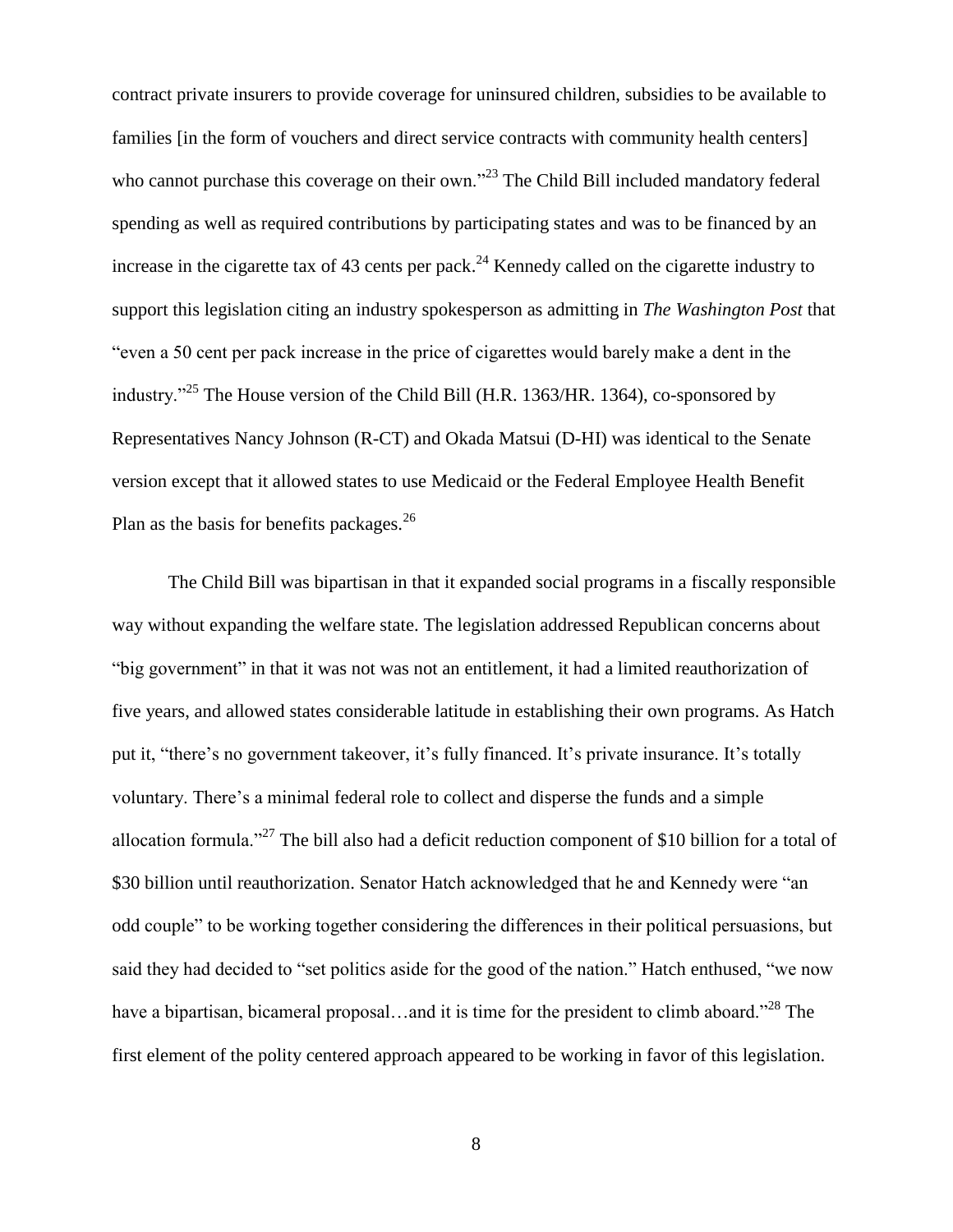The goal of the Child Bill had bipartisan support, but many Republicans did not approve of using a tax, even a cigarette tax, as the means to finance that goal. As Senator Arlen Specter (R-PA) described the opposition's perspective, "when a tax is proposed, however worthy that tax may be…it faces a real problem in the Congress of the United States." Specter suggested using discretionary funds to finance the bill under the assumption that "we have enough resources in America, with a budget of one trillion, 700 million dollars, to take care of America's needs if we prioritize."<sup>29</sup> Yet, Democrats did not want to cut spending from existing social programs in order to fund a new initiative.

The size of the federal government's allocation for SCHIP was also a contentious matter. The Republicans' original budget resolution called for \$16 million over ten years, but the cigarette tax in Kennedy and Hatch's bill would have generated an additional \$20 million for SCHIP over five years, generating significant partisan conflict.<sup>30</sup> Yielding to Republican pressure, Clinton reversed his earlier support of the Child Bill and lobbied Democratic Senators to oppose it. Yet, Kennedy and other Senate Democrats pressed the president until he agreed to insist upon \$24 million for SCHIP's first five years with the increase funded by higher tobacco taxes. Interest groups such as The Children's Defense Fund also played a key role in Clinton's decision to support the cigarette tax. <sup>31</sup>

The Child Bill illustrates how "party organizations" can shape politicians' desires and make it challenging for them to shape social welfare policy. Theda Skocpol herself concluded that "the increased weight of antigovernment conservatives among congressional Republicans [during congressional debate of SCHIP] made more difficult even an incremental expansion of the government's role in providing health care."<sup>32</sup> Yet, despite the obstacles to its passage, SCHIP was a success. In his memoirs, Clinton described SCHIP as "the largest expansion of health insurance since Medicaid was enacted in 1965.<sup>33</sup> Prior to SCHIP, only eight states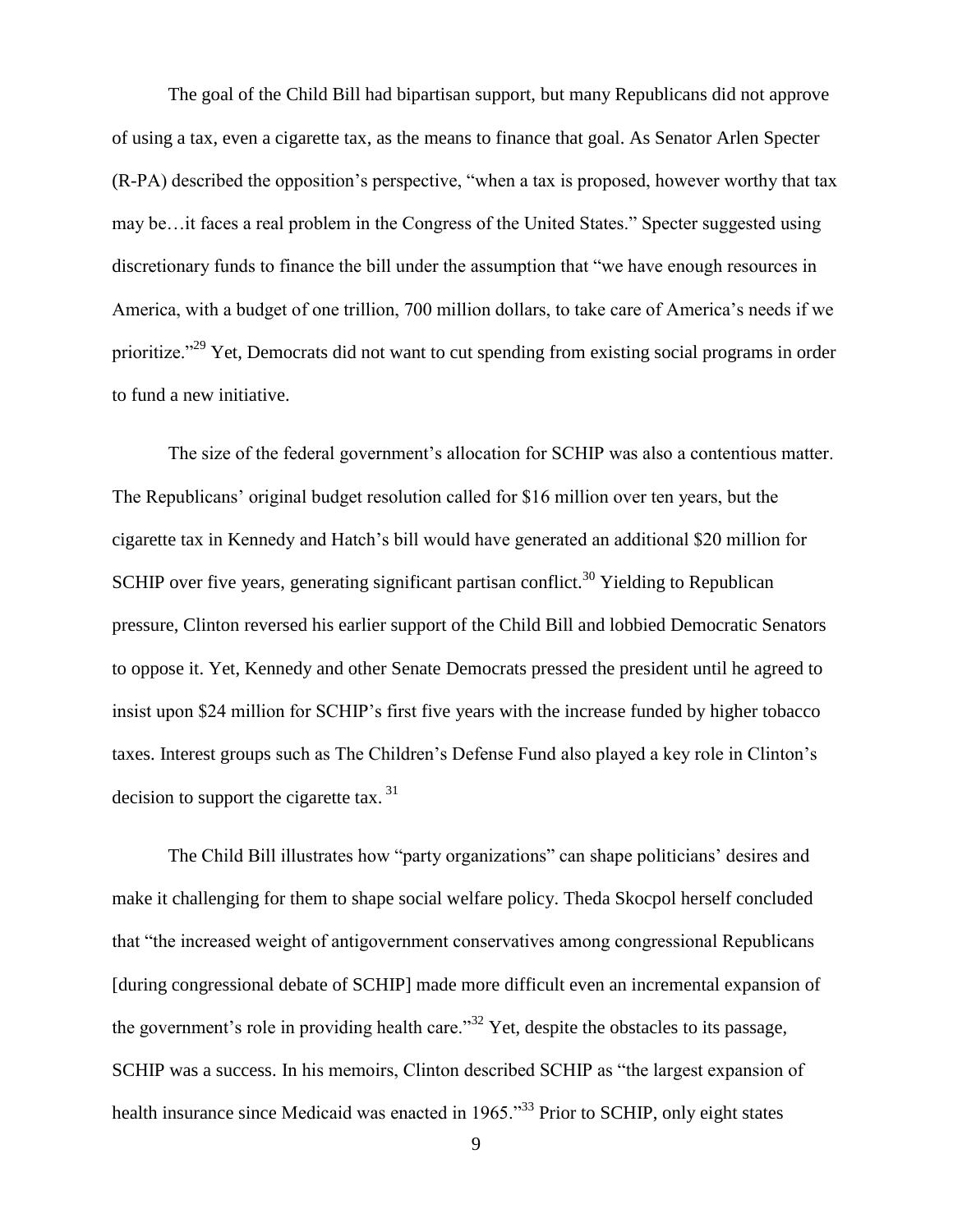provided health insurance to children with family incomes at twice the poverty level, but by 2006 SCHIP provided coverage for 6.1 million children in 41 states and the District of Columbia. Perhaps most impressive is that while children with employer-sponsored health insurance fell from two thirds in 1997 to 59.4 percent in 2005, the rate of uninsurance among children declined during this period because of the expansion of public health insurance via Medicaid and  $SCHIP.<sup>34</sup>$ 

## **Attempted Reauthorization of SCHIP in 2007**

Part of SCHIP's initial appeal to Republicans lay in the fact that it did not crowd out private insurance, it was not an entitlement like Medicaid, and was somewhat of a pilot program with an authorization of only ten years. In 2007, Democrats sought to reauthorize and expand SCHIP for another ten years, requesting an additional \$35 billion in spending increases,<sup>35</sup> but partisan struggles between the Democrat-controlled Congress and Republican President George W. Bush made that impossible. Bush vetoed the legislation in October 2007 saying that it violated the original intent of SCHIP, "taking a program meant to help poor children and turning it into one that covers [middle class] children in households with incomes of up to \$83,000 a year."<sup>36</sup> Democrats fell 13 votes short of the two-thirds majority needed to override the veto. After vetoing similar legislation a second time in December 2007, the president finally agreed to reauthorize SCHIP through 2009, but refused to increase funding for it.<sup>37</sup> The first element of the polity centered approach helps explain why Democrats lost the battle for expansion of SCHIP. A lack of synchronicity between the goals of Democrats and Republicans, between states and the federal government, between the Bush Administration and Congress, and within the Democratic Party itself contributed to a struggle for power among state and party organizations.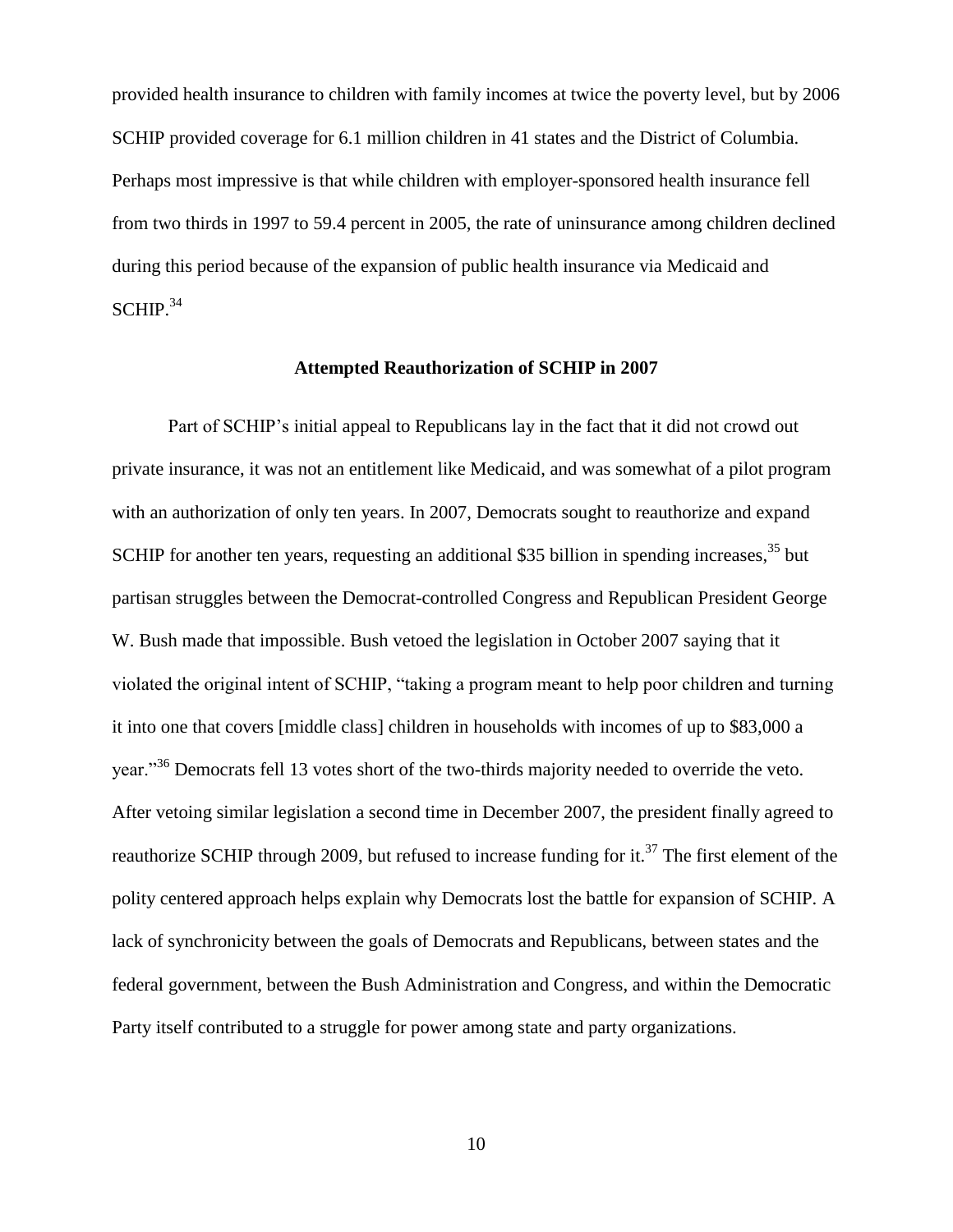Additional funding for SCHIP was necessary because many states were experiencing a fiscal crisis over their programs, but states were not effective in lobbying the federal government for more resources. In order to comply with budget rules, the annual SCHIP allotment dropped from \$4.2 billion for FY1998-2001 to only \$3.1 billion for FY 2002-2004, and then increased only to \$4.1 billion for the next two years. Most states were spending more than their annual SCHIP allotment and increases in rates of medical inflation made the program more expensive. Even Republican governors wrote their senators and congressmen asking for increases in SCHIP funding, prompting the National Governors' Association (NGA) to take a stand, but the NGA could not agree about the size of any increase.<sup>38</sup> The lack of a unified voice on the part of state governments may have hindered Democrats' ability to effectively lobby for expansion of SCHIP. In this case, federalism was not leveraged well.

One of the strengths of the original SCHIP legislation in 1997 is that it represented the bipartisan goal of providing health insurance for low income children who did not qualify for Medicaid; however, in 2007 the parties had different goals for SCHIP. At a press conference on September 20, 2007, ten days before SCHIP was set to expire, Bush expressed concern that Democrats were using the SCHIP expansion as "an incremental step toward the goal of government-run health care for every American." The president said that his goal was "for children who have no health insurance to be able to get private coverage, not for children who already have private health insurance to be able to get government coverage."<sup>39</sup> Bush also worried that Congress' proposal would interfere with the private insurance market. The president was only willing to increase SCHIP by 20 percent, just enough to ensure that children who were currently eligible for the program were covered by it. In contrast, Democrats wanted to expand coverage for children with family incomes above 200 percent of the FPL. $^{40}$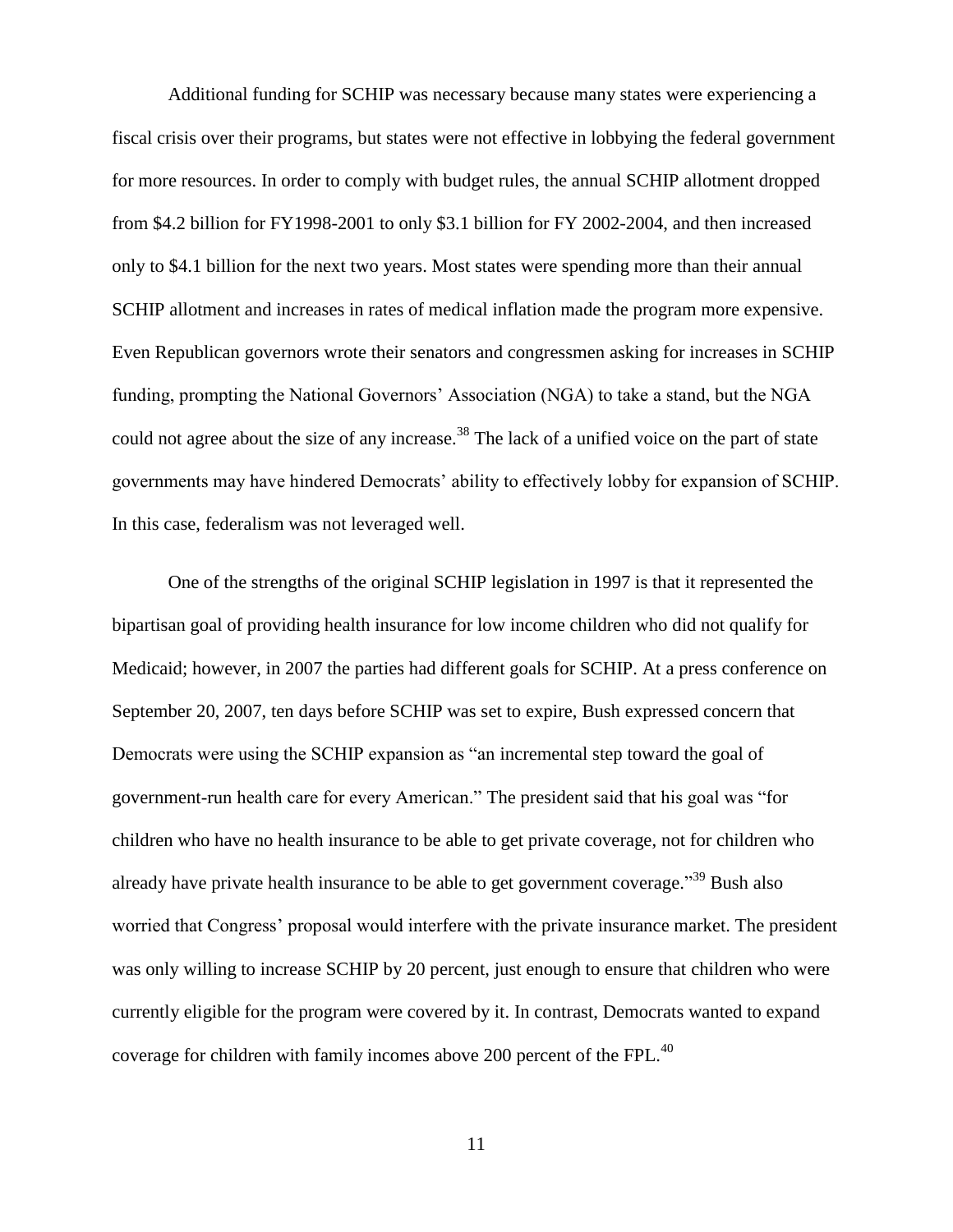Much of Bush's interpretation of SCHIP and of Democrats' goals for the reauthorization was uninformed, leading to considerable partisan conflict. The nonpartisan website FactCheck.org points out that 70 percent of children who stood to gain coverage under reauthorization had family incomes of roughly \$40,000, not up to \$83,000 as Bush claimed. FactCheck.org also notes that the number of children who were expected to shift from private to public coverage under an expansion of SCHIP was relatively low, rendering the president's talk of a Democratic initiative for "government-run health care for all" inaccurate.<sup>41</sup> White House spokeswoman Dana Perino accused Democrats of cutting Republicans off from the debate<sup>42</sup> and Democratic House Majority Leader Nancy Pelosi (D-CA) criticized Bush for his refusal to compromise and increase SCHIP funding by more than 20 percent.<sup>43</sup>

Public opinion and interest groups also influenced the debate over SCHIP reauthorization, indicating that the expansion of government programs was not a "good fit" with the political climate in Washington and with Americans across the country. This is consistent with the second and third elements of the polity centered approach. When asked if they favored most of the SCHIP increases going to families earning under \$41,000 (as Bush proposed) or if they wanted families earning up to \$62,000 to be able to qualify for the program (as Democrats proposed) 52 percent of respondents to an October 17, 2007 Gallup Poll<sup>2</sup> agreed with Bush and only 40 percent agreed with Democrats. A solid majority of 55 percent said they were very or somewhat concerned that an expansion of SCHIP would create an incentive for middle class Americans to drop their private insurance and enroll in the program.<sup>44</sup> This could have been influenced by the president's misinterpretation of SCHIP as discussed above. In addition, the tobacco industry organized a powerful lobby against SCHIP expansion because like the 1997 Child Bill, it was funded through an increase in the tax on cigarettes.<sup>45</sup> The fact that so many

<sup>&</sup>lt;sup>2</sup> The remainder of the sample had no opinion or refrained from answering the question.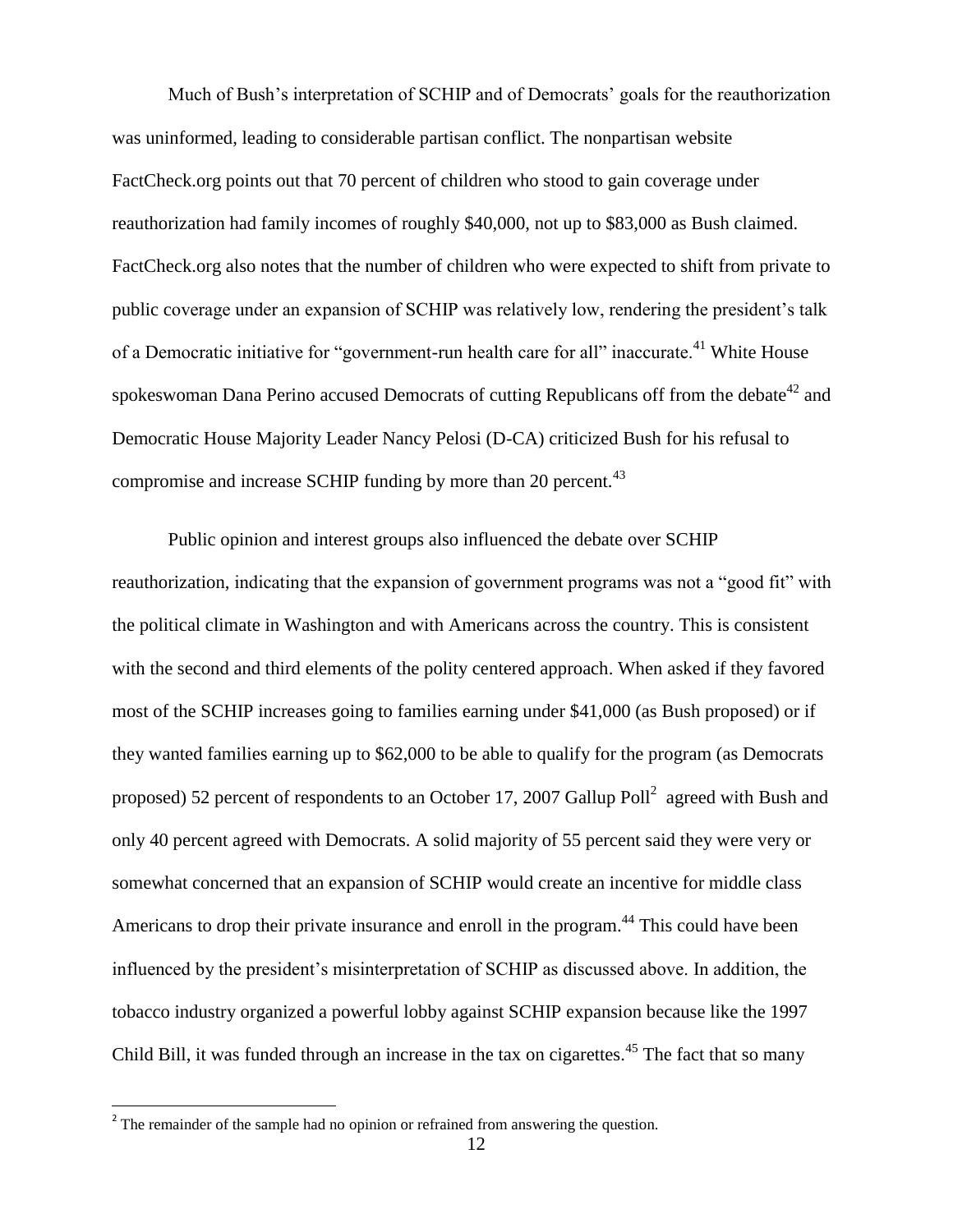people had reservations about SCHIP may have contributed to the lack of unification among congressional Democrats, making it difficult for the majority party to get enough votes to override Bush's veto.

In July 2007, the Senate Finance Committee approved its initial version of the bill known as the Children's Health Insurance Program Reauthorization Act (CHIPRA) of 2007 (S. 1893). The bill was largely bipartisan with eleven Democrats and six Republicans supporting it. Only four Republicans opposed. Bush threatened to veto the Senate bill before even seeing it. On August 21, 2007, the White House issued new rules that severely limited the power of states to expand SCHIP coverage. Under the new rules, states that allowed children in families with incomes above 250 percent FPL to receive SCHIP would be required to remove those children from their rolls. Following Bush's veto threat, the House passed its own version of the bill, the Children's Health and Medicare Protection Act of 2007 (H.R. 3162) which was far more costly than the Senate version. The House and Senate then reconciled the two versions and passed a new bill on September 17 which included most of the provisions of the more conservative Senate bill. Bush vetoed the reconciled version in December 2007 even though a considerable number of Republicans had voted for it. This bill would have brought the spending total to \$60 billion over five years and added 4 million children to the program.<sup>46</sup> Bush finally reauthorized SCHIP for two years in order to prevent the program from being completely eliminated. As White House spokeswoman Dana Perino said in a statement on December 20, 2007, "With this bill, we can be assured that children will continue to have coverage and Democrats won't get to play election year politics with children's health."<sup>47</sup> With Bush's second term in office drawing to a close, it would be up to the next president to decide SCHIP's fate.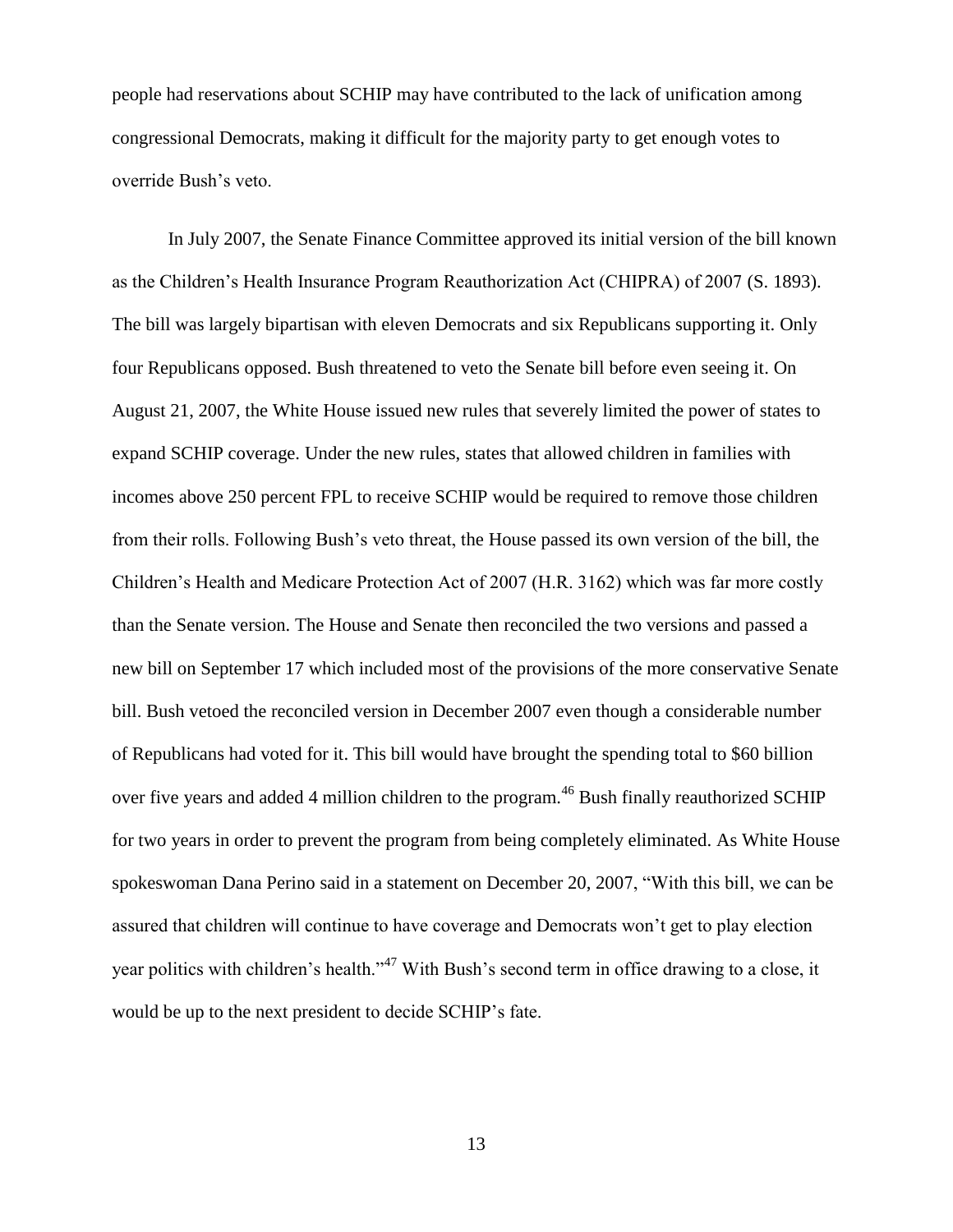## **Conclusion**

The reauthorization of SCHIP was one of President Barack Obama's first official acts in office, fulfilling a key campaign promise to expand eligibility for the Medicaid and SCHIP programs. More broadly, Obama had campaigned on a mandate that all children have health insurance coverage and SCHIP was an important part of achieving that goal.<sup>48</sup> In his remarks at the signing of the reauthorization on February 4, 2009, Obama called SCHIP "a downpayment on my commitment to cover every single American," noting that there are still 45 million children without health insurance in the United States.<sup>49</sup> Under reauthorization, SCHIP came to be known simply as CHIP, the Children's Health Insurance Program. The legislation, known as the CHIP Reauthorization Act of 2009 (H.R. 2) amends Title XXI of the Social Security Act to reauthorize the CHIP program through FY 2013 at increased levels.<sup>50</sup> CHIP is funded through increases in the federal excise tax on tobacco products, raising the tax from \$0.61 per pack to \$1 per pack (Sec.  $701$ ).<sup>51</sup>

As of late 2010, CHIP covers over 7.7 million children across the nation, up from less than 0.7 million when SCHIP was first signed into law.<sup>52</sup> Obama's goal is to cover an additional 4 million children under CHIP, and with the reauthorization many restrictions on eligibility have been lifted. For example, states are now permitted to cover children of legal immigrants if they choose to do so and these immigrants can bypass the normally required five year waiting period for eligibility.<sup>53</sup> Under CHIP, states are allowed to provide pregnancy-related assistance for pregnant women whose income is at least 185 percent of their state's poverty level or at least 200 percent of the poverty level for children under 19 years of age (Sec. 111).<sup>54</sup> Coverage has been expanded to children of families whose incomes exceed 300 percent of the poverty line (Sec. 114).<sup>55</sup> Obama also directed Kathleen Sebelius, his Secretary of Health and Human Services to withdraw an August 17, 2007 letter sent by the Bush administration to state health officials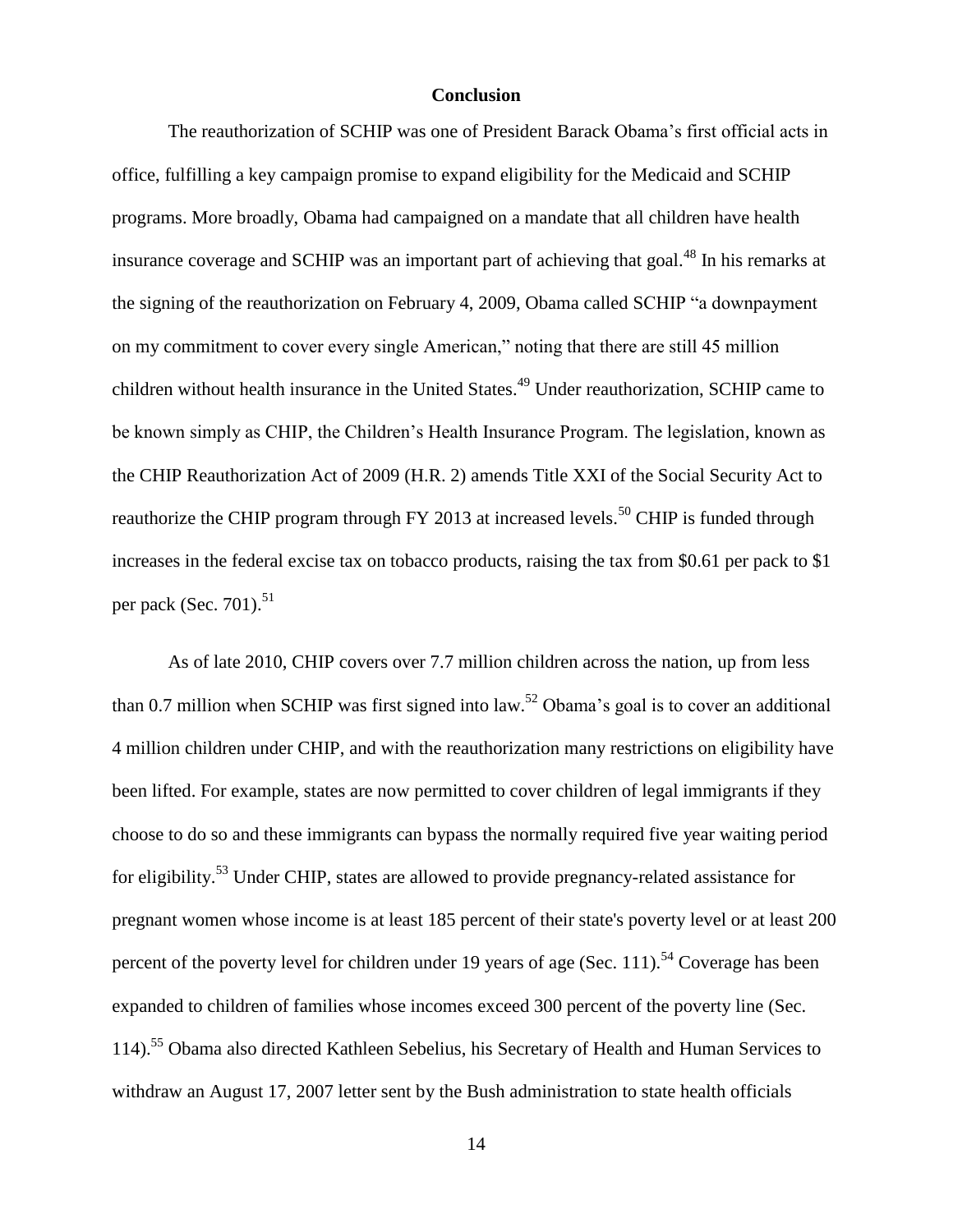which had imposed federal income eligibility standards that states must meet in order to cover children under SCHIP plans, including plans that CMS had previously approved. These restrictions were put into place due to the rising cost of private health insurance premiums, but as a result, tens of thousands of children were denied health coverage.<sup>56</sup>

Obama's major health care achievement, the Patient Protection and Affordable Care Act (PPACA), passed in March 2010 has additional provisions for CHIP. According to the Henry J. Kaiser Family Foundation, PPACA requires states to maintain current income eligibility levels for children in Medicaid and CHIP until 2019 and extend funding for CHIP through 2015. States have the option of providing CHIP coverage for children of state employees if certain conditions are met. Beginning in 2015, states will receive a 23 percentage point increase in the CHIP match rate up to a cap of 100 percent. Furthermore, CHIP-eligible children who are unable to enroll in the program due to enrollment caps will be eligible for tax credits in the state Exchanges established under PPACA.<sup>57</sup>

Consistent with the first element of the polity centered approach, Obama used federalism effectively in his treatment of CHIP. By lifting state restrictions on eligibility and expanding the program, he gave some power back to the states while keeping the source of funding in Washington. As a president who had campaigned for "change," CHIP was a "good fit" with Obama's goals and those of the Democratic House and Senate, making CHIP reauthorization smooth and streamlined. CHIP has come a long way since its beginnings in 1997 and Skocpol's model goes to show that even a seemingly partisan piece of legislation can be successful if policy makers learn from past failures and successes, and are willing to put aside partisan differences in the interest of a common goal.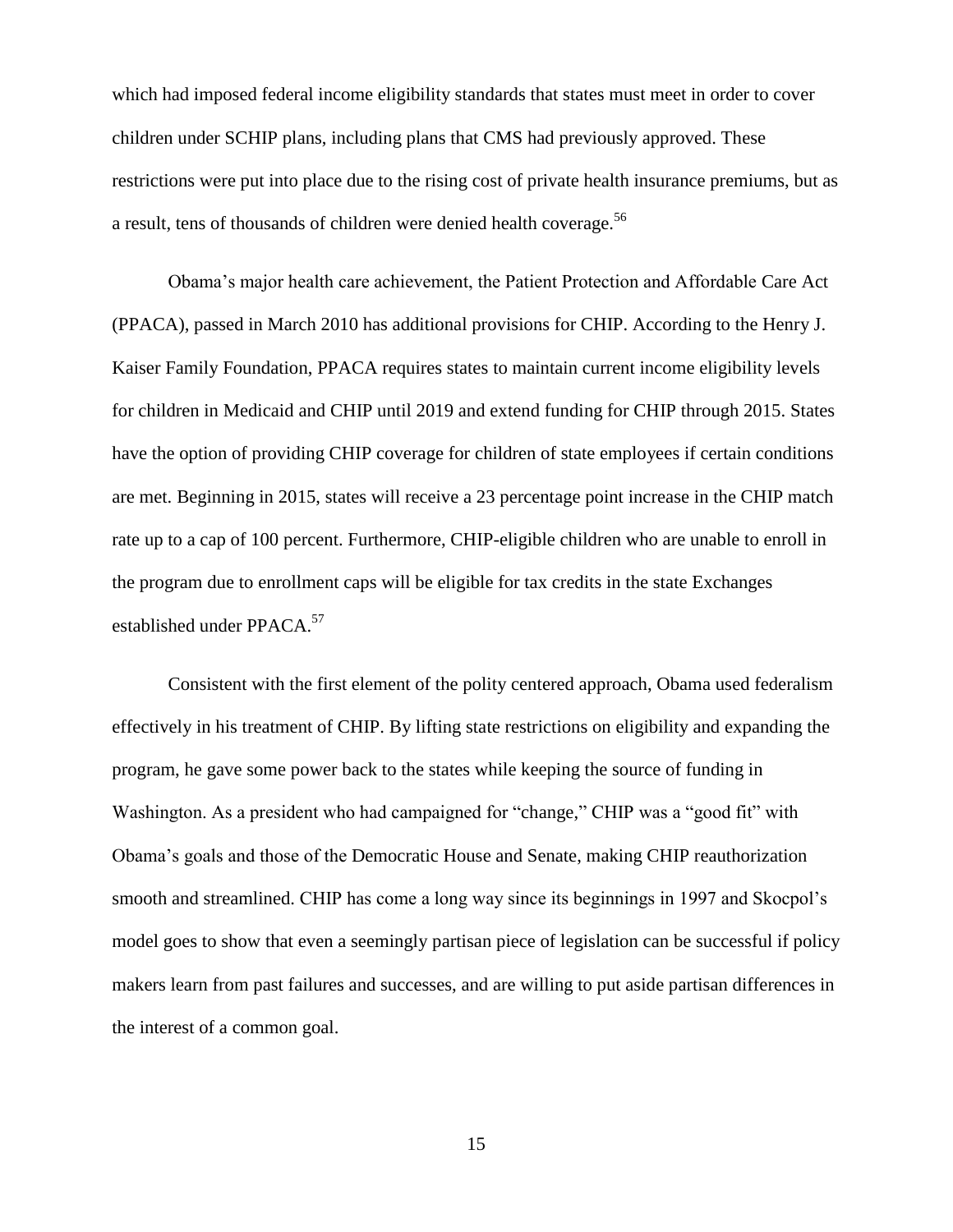# **Works Cited**

 $\frac{7}{7}$  Bill Clinton. "Statement on the Health Care Task Force Civil Case" in Weekly Compilation of Presidential Documents. (Vol. 34, Issue 1, Jan. 5, 1998), 1.

8 "Recent Action in the Congress" in Sarah Orrick's, ed. *Congressional Digest; Health Care Reform; 1994*. Vol. 73, No. 10. (Washington DC: Congressional Digest Corporation, 1994), 237.

9 Johnson, Kay, et. al. "Children's Health Insurance; A Comparison of Major Federal Legislation." *Health Policy and Child Health*. (George Washington University Medical Center: Washington, DC, Spring 1997), Vol. 4, No. 1, p. 5.

 $10$  Johnson, Kay, et. al., pp. 4-5.

<sup>11</sup> Bill Clinton. "Remarks and an Exchange with Reporters on Health Care Reform" in *The New York Times*, Jan. 25, 1993, 2.

<sup>12</sup> Waddan, Alex and Jaenicke, Douglas in Morgan, Ivan W. ed. The Federal Nation; Perspectives on American Federalism. (Palgrave Macmillan: New York, 2008), p. 149.

<sup>13</sup> Clinton, Bill. "The State of the Union; Clinton Stresses Welfare, Health-Care Reform" in *The Congressional Quarterly Weekly; Jan. to March 1994*. Vol. 52, No. 1-12. (Washington DC: United States Government Printing Office, 1994), 196.

<sup>14</sup> Waddan and Jaenicke, p. 150.

<sup>15</sup> Clinton, Bill. "Bill Clinton; 1997 State of the Union Address." *American Presidents*. Feb 4., 1997: [http://www.american-presidents.com/bill-clinton/1997-state-of-the-union-address.](http://www.american-presidents.com/bill-clinton/1997-state-of-the-union-address)

 $16$  Ibid.

 $17$  Ibid.

 $\overline{\phantom{a}}$ 

<sup>18</sup> Waddan and Jaenicke, p. 149.

<sup>19</sup> Daschle, Tom. "Regular Press Briefing with Minority Leader Senator Tom Daschle (D-SD) The Capitol, S-224 Washington,DC." *CIS Congressional Universe*. (Federal Information News Systems Corporation: 09 Jan. 1997).  $20$  Ibid.

 $^{21}$  Johnson, Kay, et. al. p. 3.

<sup>22</sup> Daschle, Tom. "Regular Press Briefing with Minority Leader Senator Tom Daschle (D-SD) The Capitol, S-224 Washington,DC." *CIS Congressional Universe*. (Federal Information News Systems Corporation: 09 Jan. 1997). <sup>23</sup> Kennedy, Edward M. "Hearing of the Senate Labor and Human Resources Committee." *CIS Congressional* 

*Universe*. (Federal Information News Systems Corporation: Apr. 18, 1997).

 $24$  Johnson, Kay, et. al., p. 3.

<sup>25</sup> Kennedy, Edward M. "Hearing of the Senate Labor and Human Resources Committee." *CIS Congressional Universe*. (Federal Information News Systems Corporation: 18 Apr. 1997).

 $^{26}$  Johnson, Kay, et. al., p. 3.

<sup>27</sup> Hatch, Orrin. "Hearing of the Senate Labor and Human Resources Committee." *CIS Congressional Universe*. (Federal Information News Systems Corporation: Apr. 18, 1997).

 $^{28}$  Ibid.

<sup>29</sup> Specter, Arlen. "Hearing of the Senate Labor and Human Resources Committee." *CIS Congressional Universe*. (Federal Information News Systems Corporation: Apr. 18, 1997).

 $30$  Waddan and Jaenicke, p. 152.

 $31$  Ibid, p. 150.

<sup>1</sup> Skocpol, Theda. Protecting Soldiers and Mothers; The Political Origins of Social Policy in the United States. (Cambridge: Harvard University Press, 1992), p. 41.

<sup>2</sup> Evans, Jennifer. "A Timeline of Kennedy's Achievements and Disappointments." *Kaiser Health News*. Aug 26. 2009: [http://www.kaiserhealthnews.org/Stories/2009/August/26/Kennedy-health-care-timeline.aspx.](http://www.kaiserhealthnews.org/Stories/2009/August/26/Kennedy-health-care-timeline.aspx)

<sup>3</sup> Clinton, Bill. "Bill Clinton; 1997 State of the Union Address." *American Presidents*. Feb 4., 1997: [http://www.american-presidents.com/bill-clinton/1997-state-of-the-union-address.](http://www.american-presidents.com/bill-clinton/1997-state-of-the-union-address)

<sup>&</sup>lt;sup>4</sup> Daschle, Tom. "Regular Press Briefing with Minority Leader Senator Tom Daschle (D-SD) The Capitol, S-224

Washington,DC." *CIS Congressional Universe*. (Federal Information News Systems Corporation: 09 Jan. 1997).

<sup>5</sup> U.S. Centers for Medicare and Medicaid Services. "Medicaid Program- General Information." Accessed 24 Apr. 2011: [https://www.cms.gov/MedicaidGenInfo.](https://www.cms.gov/MedicaidGenInfo)

<sup>6</sup> "William Jefferson Clinton. "President Clinton's Address to Congress" in Sarah Orrick's, ed. *Congressional Digest; Health Care Reform; 1994*. Vol. 73, No. 10. (Washington DC: Congressional Digest Corporation, 1994), 228, 237.